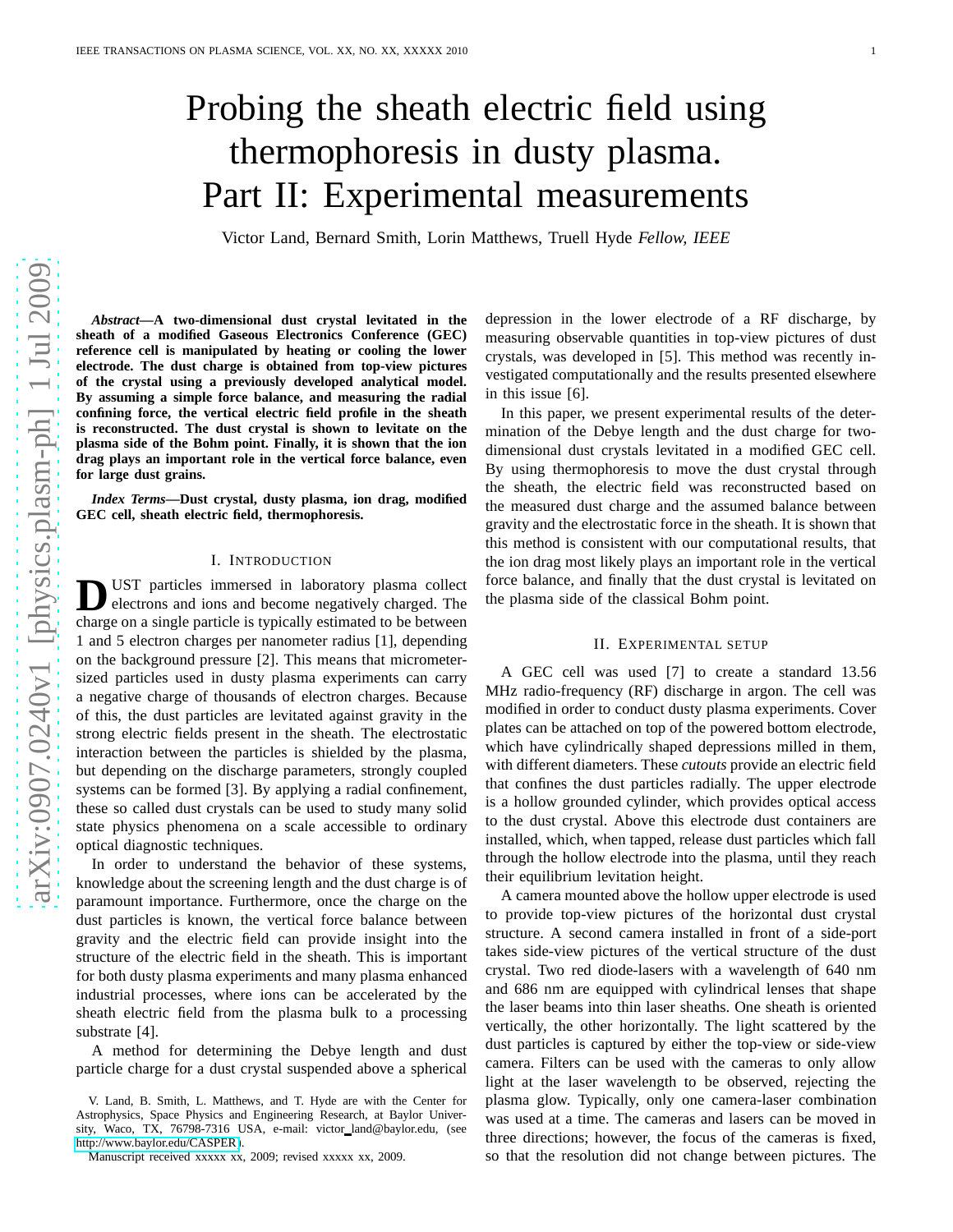resolution of the top-camera and side-camera was measured to be 26 and 14  $\mu$ m per pixel, respectively.

The lower electrode is constructed such that it can be cooled or heated by running liquid through tubes inserted in a circular channel drilled in the electrode. For heating and cooling the liquid, we used a MGW Lauda Brinkman RM3T chiller/heater, connected to a Ranco ETC-111000-000 thermostat. The temperature was measured employing thermocouples attached to the tube near the thermostat, as well as on the bottom of the electrode. Due to the hysteresis of the thermostat/chillerheater system, the temperature fluctuated approximately 2° C above and below the set temperature. A rapid rise to temperatures above the set temperature was followed by a slow decrease to a point 2 degrees below the set-point. By measuring the electrode-temperature variation, we determined an interval of at least 60 seconds where the temperature change was slow and the temperature could be considered constant. This was long enough to take the necessary top- and sideview pictures, since the cameras operated at 60 and 30 Hz, respectively. Figure [1](#page-1-0) shows the change in temperature of the lower electrode measured by a thermocouple attached to the bottom of the electrode, together with the ambient temperature. To determine the electric field profile, the set temperature was varied between  $0°$  C and  $60°$  C in steps of  $10°$  C.



<span id="page-1-0"></span>Fig. 1. The room-temperature and the temperature of the powered electrode measured with thermocouples. The room-temperature was roughly constant at 23◦C. The temperature on the electrode was set at 20◦ C. It can be seen that the heater/thermostat rapidly heats the system, but then overshoots by a few degrees. After reaching the maximum temperature, the electrode slowly cools down, giving a relatively long time-window where the temperature may be considered fairly constant.

For the experiments presented here, 8.89  $\mu$ m diameter melamine-formaldehyde (MF) particles were used, in an argon discharge run at 2 W of input power and 200 mTorr of background pressure. The diameter of the cutout in the topplate attached to the lower electrode was 1 inch (25.4 mm) with the depth of the cutout roughly half a millimeter.

#### III. OBSERVABLES

A complete description of the analytical method used to determine the Debye length and dust charge was developed in [5] and discussed in [6]. We here restrict ourselves to mentioning only the observables required to determine the Debye length and the dust charge, together with the equations relating these to the observables.

Given a single-layer dust crystal consisting of  $N$  particles, the radius of the crystal  $R_M$ , the inter-particle spacing at the edge of the crystal,  $\Delta_M$ , and the inter-particle spacing at the center of the crystal  $\Delta_0$  were measured. The theoretical edge of the crystal,  $R_{\infty} = R_M + \Delta_M \sqrt{3/2}$  was then calculated, so that the Debye length could be determined from

<span id="page-1-2"></span>
$$
\lambda_D = \Delta_0 \left[ \frac{A - S}{3S - A} \right],\tag{1}
$$

where we have defined the total crystal surface area as  $A =$  $\pi R_{\infty}^2$  and the total surface area covered by N Wigner-Seitz cells measured at the center to be  $S = \sqrt{3}\Delta_0^2 N/2$ .

After determining the Debye length, the dust charge can be calculated from

<span id="page-1-3"></span>
$$
q_D = \sqrt{\frac{4\pi\epsilon_0\Delta_0 k R_{\infty}^2}{3\left(3 + \frac{3S - A}{A - S}\right)\exp(\frac{A - 3S}{A - S})}},\tag{2}
$$

where  $k$  is the constant of the radial restoring force. It is assumed that the radial potential well is parabolic, so that  $V(r) \propto cr^2$ . In this case, k depends on the steepness of the potential well, which depends on the geometry of the cutout. Also,  $k$  changes with the applied temperature, and hence with any change in the thermophoretic force  $F_{th}$ ;  $k = 2c [m_D g - F_{th}]$ . We see that when the thermophoretic force acts downward  $(F_{th} < 0)$ , k increases and the dust crystal is radially compressed. When the thermophoretic force acts upward, k decreases and the dust crystal expands radially.

In [5] spherical cutouts were used, and the curvature of the potential well, c, was related to the radius of curvature of the cutout,  $R_C$ ;  $c = 1/(2R_C)$ . We will assume a similar relation for our cylindrical cutout, so that we have  $k = [m_D g - F_{th}] / R_C.$ 

#### *A. Measuring* k *without thermophoresis*

The common assumption concerning the radial confinement resulting from cutouts or other adaptations to the lower electrode is that it can be described by a potential well varying quadratically with the distance from the center. Even though this has been shown for specific experiments [8], this is not *a priori* clear for our case.

In order to determine the radial restoring force, we ran the discharge at high pressure (1 Torr in this case) in order to minimize any oscillatory motion of the dust particles, without heating or cooling of the lower elecotrode, so that  $F_{th} = 0$ , and dropped the dust particles just outside of the cutout. We then monitored the particles while they moved inwards into the potential well of the cutout. Assuming that in this case the forces acting on the particles are the electrostatic force (determined by the potential well) and the gas drag, the equation of motion for these particles can be written as:

<span id="page-1-1"></span>
$$
m_D \ddot{x} = -\alpha \dot{x} - k_0 x,\tag{3}
$$

where the first term on the right hand side represents the neutral drag, with  $\alpha$  the Epstein friction coefficient [9], and the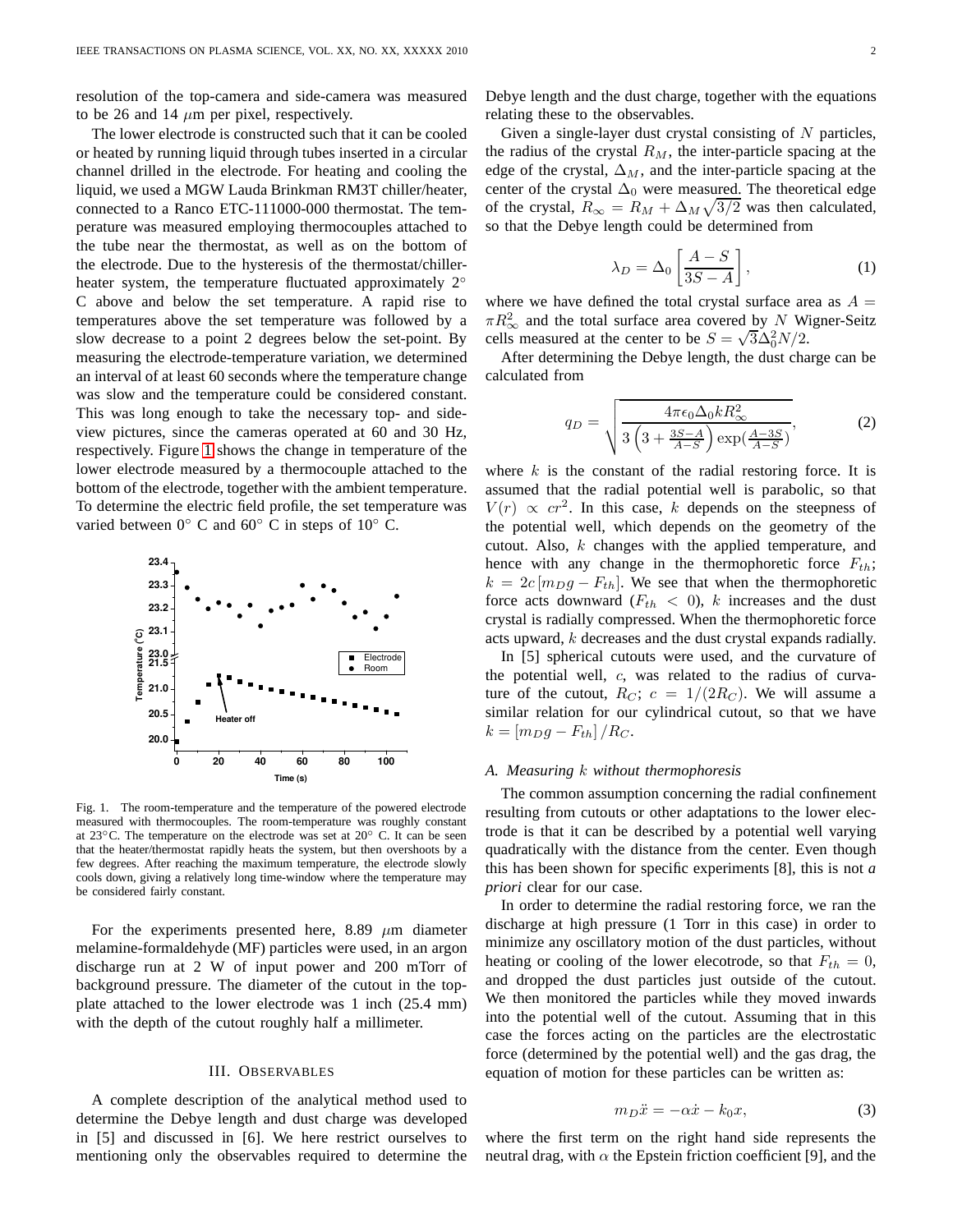

<span id="page-2-0"></span>Fig. 2. Three selected particle trajectories observed with the top-mounted camera at 1000 mTorr. Plotted are the natural logarithm of the distance from the final position in the last frame. For the first 0.3 seconds, the trajectories form straight lines. The dashed lines are linear fits to the natural logarithm of the distance, all with  $R^2 > 0.996$ . From these trajectories the value of  $k_0$  is determined.

second term the restoring force. Note that here we presume the force is due to a harmonic potential, hence the use of Hooke's law. We assume that the particles are monodisperse, so that they all have the same mass,  $m_D$ . A solution to equation [3](#page-1-1) can be found by substituting  $x(t) = a \exp(-bt)$  for overdamped motion (for high neutral drag at 1 Torr), which gives us the value of b directly:  $b = -\dot{x}/x = (k_0/\alpha)$ .

Figure [2](#page-2-0) shows three selected particle trajectories. Plotted is the natural logarithm of the distance from the final position in the last frame. During the first 0.3 seconds, the trajectories remain linear in this plot. The very last part of the trjactories no longer follows these straight lines. This might be due to interactions with particles already present near the equilibrium position above the cutout, changing the velocity of the incoming particles towards the end of their trajectories. The dashed lines are fits according to the overdamped solution to equation [3](#page-1-1) for the first 0.3 seconds. The fits are very good ( $R^2 > 0.996$ ), which shows that in this case no higher order terms play an important role in determining the radial potential well. From the fits, we determine  $k_0$  as  $k_0 = (6.68 \pm 0.296) \times m_D \times \alpha =$  $2.93 \times 10^{-10} \pm 1.3 \times 10^{-11}$ . The radius of curvature for the cutout then becomes;  $R_C = m_D g / k_0 = 1.9$  cm, which is just larger than the physical radius of the cutout. This seems to be small when compared to radii found in [5], where similar crystal structures were levitated above spherical cutouts.

# IV. DETERMINATION OF THE DEBYE LENGTH, CHARGE, AND ELECTRIC FIELD

Now that we have determined  $k_0$  for the 1-inch diameter cutout in our modified GEC cell, we can take pictures of the dust crystals formed with different applied temperature gradients. From side-view pictures the levitation height was determined, whereas using graphics software [10], the number of particles, crystal radius and central inter-particle distance were determined from top-view pictures.

Figure [3](#page-2-1) shows a top-view image of a typical crystal levitated in the discharge. This crystal was formed while the lower electrode was cooled to  $0°$  C. It contains roughly



Fig. 3. A top-view of a dust crystal composed of 8.9 micron diameter particles, at an electrode temperature of  $0^{\circ}$  C, applied power of 2 W, and a pressure of 200 mTorr. This crystal has a radius of 8.2 mm, with about 1000 particles in the first layer and a central inter-particle distance of 386  $\mu$ m.

<span id="page-2-1"></span>N=1000 particles in the first layer, has a radius of  $R_{\infty}$ = 8.2 mm, and the central inter-particle distance was measured to be  $\Delta_0$  = 386 micron. This yields  $A = 2.41 \times 10^{-4}$  m<sup>2</sup> and  $S = 1.29 \times 10^{-4}$  m<sup>2</sup>, so that from equation [1,](#page-1-2) we obtain  $\lambda_D \approx 390 \mu \text{m}$ .

Since the thermophoretic force acts in the same direction as gravity when the electrode is cooled, *k* increases with decreasing lower electrode temperature. For the applied temperature gradient of 906 K/m, we find that *k* (0° C) is  $4.35 \times 10^{-10}$ . Using this and the value for  $\lambda_D$  in equation [2,](#page-1-3) we find a dust charge of  $q_D \approx -1.2 \times 10^5$  e. Using the vertical force balance, this results in an electric field of  $E = (m_D g - F_{th})/q_D \approx 313$ V/m. From side-view pictures, one example of which is shown in figure [4,](#page-2-2) the levitation height of the upper crystal-layer was determined to be 5.83 mm.



<span id="page-2-2"></span>Fig. 4. A side-view of a dust crystal of 8.9 micron diameter particles. It can be seen that the crystal levitated in the sheath is not completely single-layer. A slight curvature in the crystal layer is also visible, which might indicate a curvature of the potential well. The plasma glow is visible as the dark area in the top of the picture. The colors in the picture are inverted, the contrast of the picture has been increased with imaging software, and the image has been cropped.

Repeating these calculations for different applied lower electrode temperatures, the Debye length, dust charge, and electric field were obtained as a function of the temperature. A plot of the dust levitation height versus applied temperature, as determined from side-view pictures, is shown in figure [5.](#page-3-0) It can be well fitted to an exponential, which is consistent with the dependence of the levitation height on temperature as shown in [6]. The Debye length, dust charge, and electric field are shown in figure [6.](#page-3-1)

As shown, the Debye length varies between 200 and 360 microns, having its smallest values higher in the plasma. This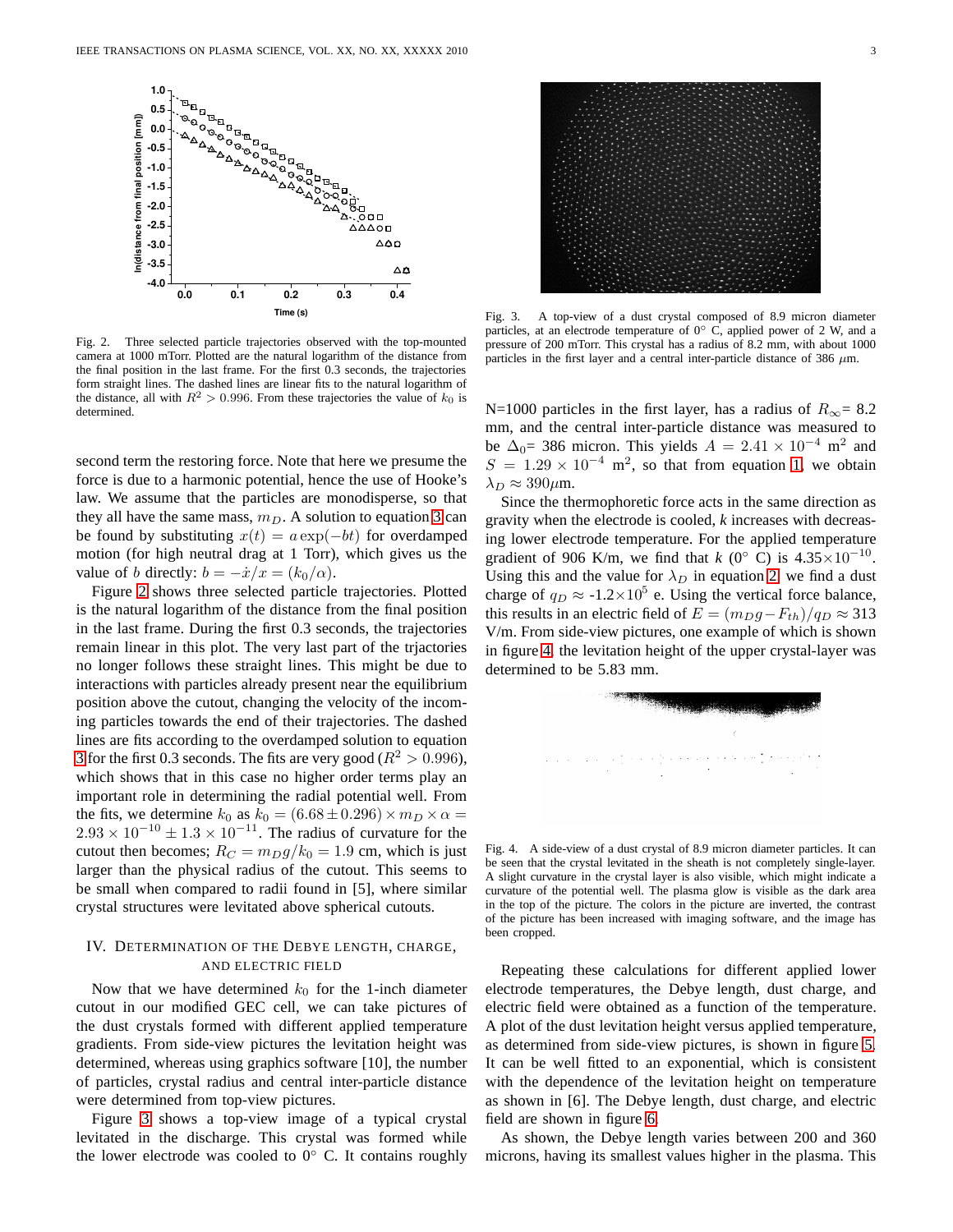

<span id="page-3-0"></span>Fig. 5. The levitation height of the dust crystal versus temperature of the lower electrode, determined from data collected via side-view images. An exponential fit is indicated, which shows excellent agreement with both experiment and theoretical results [6].



<span id="page-3-1"></span>Fig. 6. The Debye length, dust charge, and electric field plotted versus height above the electrode, determined from top-view and side-view pictures. The electrode temperature was varied between 0◦ C and 60◦ in steps of 10 degrees. The dashed lines are there to guide the eye.

seems reasonable, since the plasma density is expected to increase farther away from the electrode, and  $\lambda_D \propto \sqrt{T/n}$ . The values obtained for the Debye length are in reasonable agreement with values reported in the same GEC cell (roughly 250  $\mu$ m for a discharge at 200 mTorr and 5 W power), measured using a different technique [11], and also with the observed inter-particle distances, which in these crystals typically are a few times the Debye length [3].

The dust charge becomes continuously less negative from -120,000e to -50,000e with increasing height above the lower electrode. These charges seem to be too large by a factor of two to three, since 9-micron diameter particles are expected to have a charge of less than 50,000 electron charges.

The electric field decreases approximately linearly for heights above 6.5 mm. The obtained vertical electric field in the sheath is low (due to the high reconstructed dust charge), and varies from -400 V/m (closer to the electrode) to -120 V/m (farther up in the plasma).

However, even if we multiply the electric field by three, the drift velocity of argon ions would correspond to an energy of roughly 0.3 eV. This is much lower than the electron temperature, which is roughly 3-5 eV, so that the dust is levitated on the plasma side of the Bohm point, consistent with  $[5]$ .

#### V. DISCUSSION AND CONCLUSIONS

Our results show that the application of thermophoresis provides an interesting tool to probe electric field structures in the sheath. Debye lengths obtained in this manner appear to be in agreement with values obtained by others. The dust charge appears to be overestimated however, roughly by a factor of two to three, resulting in unrealistically low values for the electric field. Since the Debye length and inter-particle distance seem to be in agreement with other measurements, the unrealistically high negative charge implies that the value obtained for  $k$  is too high, even though the value determined from the particle trajectories seems to be rather precise.

Since we did not include the ion drag in the vertical force balance, the radius of curvature of the cutout in the cover-plate on top of the powered electrode determined from the value of  $k_0$  obtained without additional heating is given by

$$
R_C = \frac{m_D g}{k_0}.\tag{4}
$$

However, if the ion drag does play a significant role, the radius of curvature would be given by

$$
R_C = \frac{(m_D g + F_{id})}{k_0},\tag{5}
$$

resulting in a larger radius of curvature, since the ion drag acts downwards and adds to gravity. The resulting change in  $k$  due to the thermophoretic force  $F_{th}$  is then given by

$$
\Delta k = k_{\Delta T} - k_0 = \frac{-F_{th}}{R_C},\tag{6}
$$

which would be smaller due to the larger value of  $R_C$ . This would result in smaller charges for a calculated  $\lambda_D$ , which follows from equation [2.](#page-1-3) In order to have a significant change in the charge, the ion drag would need at a minimum to be of the same order as gravity, which is not expected for particles of this size [5]. Nonetheless, the ion drag seems to play an important role in the vertical force balance.

Despite ignoring the ion drag in the analysis, our measurements show that the variation in the electric field can be probed on the sub-millimeter scale, and that the dust crystal is levitated on the plasma side of the Bohm point.

Of the three observables used in this determination, the number of particles turned out to be the hardest to obtain. This is due to a few factors. First, in order to obtain high enough resolution to accurately measure the central interparticle distance, the field of view of the top-mounted camera had to be reduced, so that the crystal did not fit completely in the frame. However, it was still possible to estimate what fraction of the crystal was missing and correct the number of particles. Secondly, in some cases the horizontal laser sheath also illuminated particles below the top-layer, resulting in an overcount of the total number of particles. Finally, and most importantly, despite all our efforts, more and more dust particles were lost from the top layer when we increased the temperature on the lower electrode. At this point, the initially single-layer crystal seemed to split into additional layers. This